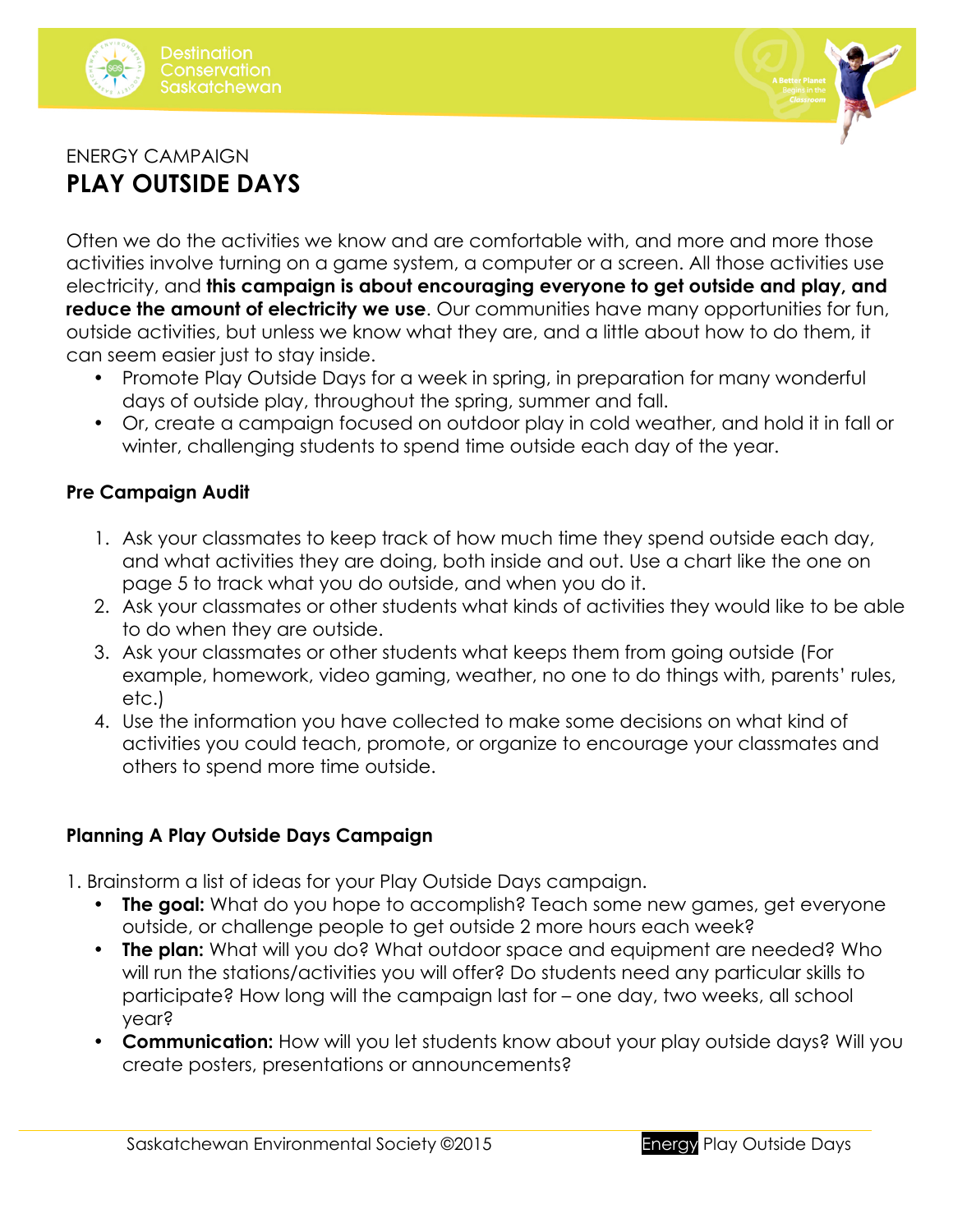



- **Reminders:** How will you remind students that the play outside day is coming up, or that they should keep track of their playtime for a class challenge, or dress appropriately for outdoor play?
- **Who Can Help:** Are there teachers or community members who can lead an activity about biking or skateboarding, or campfire building? Would the school community council provide ingredients for an outdoor snack or money for materials?
- **Commitment:** How will you encourage students to continue to play outside once the special days are over, or if it is rainy or cold? A promise to play outside for an hour each day, or a challenge between classes might help to keep it going.
- **Test it Out:** Consider trying some of the activities you have planned with your class, to see if changes need to be made to the way you present them when you offer them to the whole school.
- **Results:** Keep track of the amount of time spent outside doing activities, when you might otherwise be inside on a screen. Be sure to let everyone know what has been accomplished, put up photos, or give an award to the class with the most outdoor hours or activities. Celebrate the fun you have had.

#### **Post Campaign Audit**

- 1. Ask your classmates to keep track of how much time they spend outside each day, and what activities they are doing, both inside and out. Compare the time spent outside before and after the campaign. Has outside time increased and in what activities?
- 2. Ask your classmates or other students what they thought of the activities during Play Outside Days. Were they fun and well organized? How could they be improved? Do students have ideas for other activities?
- 3. How can this information help you to make outside play more popular at your school or in your community?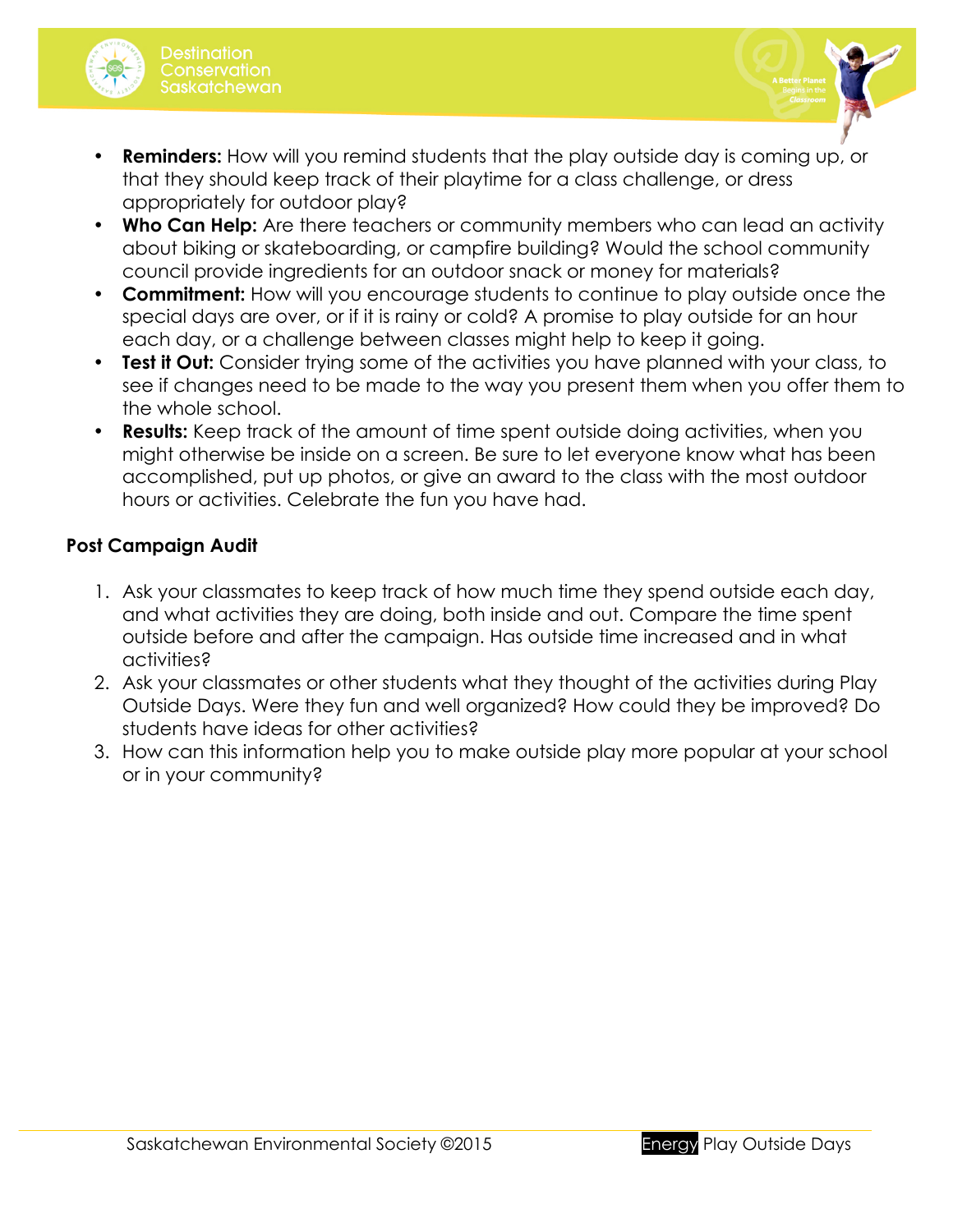



# **Play Outside Days Ideas for campaigns**

Hold a **Play Outside Spirit Day** at your school with different activities to give students ideas of what to do outside. The activities can reflect where you live and the kinds of things that are available for you do to outside.

- For example, if your community is near a lake, you could learn about fishing, or swimming safely. If your community has a skate park, teach some simple skateboard skills, or work on bike safety or bike maintenance.
- Research some outdoor activities that are available in your community and tell students about how to get involved in them by making presentations, having an assembly, putting up posters, and inviting speakers in to the school.
- Show students how to do some arts and crafts using natural supplies like leaves or branches, how to build a bird house, bat house or bird feeder.
- Set up a backyard camp, learn card games for rainy days in the tent.
- Hold a class vs. class soccer tournament, Capture the Flag, or teach other cooperative games.
- Cold weather ideas: tobogganing at the local hill, skating on the school rink, making ice sculptures and snowmen, snow fort building, campfire hot chocolate.
- Have a **Play Outside Week**, and plan activities for each day around themes like: cooperative games, games for rainy days, food you can make outside, my community, etc. During recess, have your classmates lead or teach games that fit the day's theme.
- Provide teachers with ideas for outdoor activities to do during physical education and other related class times.
- Challenge classes to keep track of their outside play time, and hold a friendly competition in your school.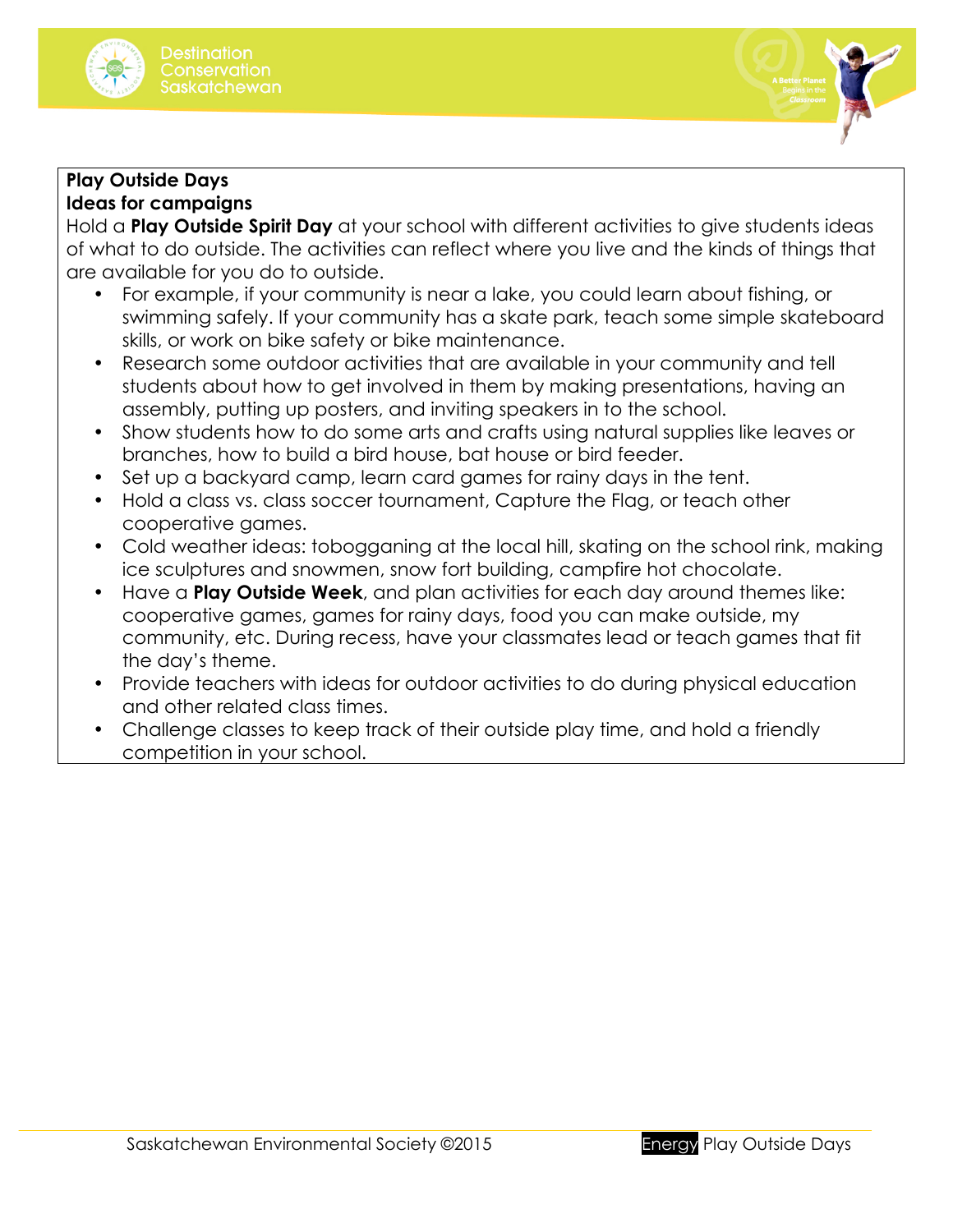



#### **Curriculum Connections**

**Grade K -8 Physical Education:** The K-12 aim of the physical education curriculum is to support students in becoming physically educated individuals who have the understandings and skills to engage in movement activity, and the confidence and disposition to live a healthy, active lifestyle.

**Active Living** – Enjoy and engage in healthy levels of participation in movement activities to support lifelong active living in the context of self, family, and community. **Skillful Movement** – Enhance quality of movement by understanding, developing, and transferring movement concepts, skills, tactics, and strategies to a wide variety of movement activities.

**Relationships** – Balance self through safe and respectful personal, social, cultural, and environmental interactions in a wide variety of movement activities.

**Grade K-8 Health Education:** The K-12 aim of the Saskatchewan health education curricula is to develop confident and competent students who understand, appreciate, and apply health knowledge, skills, and strategies throughout life.

- Develop the understanding, skills, and confidences necessary to take action to improve health.
- Make informed decisions based on health-related knowledge.
- Apply decision that will improve personal health and/or the health of others.

**Grade 5 Social Studies: Outcome: RW5.1** Explain the importance of sustainable management of the environment to Canada's future.

**Grade 6 Social Studies: Outcomes: RW6.1** Examine and analyze factors that contribute to quality of life, including material and anon-material factors. **RW6.2** Contribute to initiating and guiding change in local and global communities

regarding environmental, social, and economic sustainability.

**Grade 8 Health Education: Outcome: USC8.6** Examine and assess the concept of sustainability from many perspectives, and develop an understanding of its implications for the well-being of self, others, and the environment.

**Social Studies: Outcome RW8.3** Critique the approaches of Canada and Canadians to environmental stewardship and sustainability.

# **Additional Resources**

www.saskatchewaninmotion.ca have an idea jar of activities to help get kids active. You can submit an idea or get an idea by going to their site.